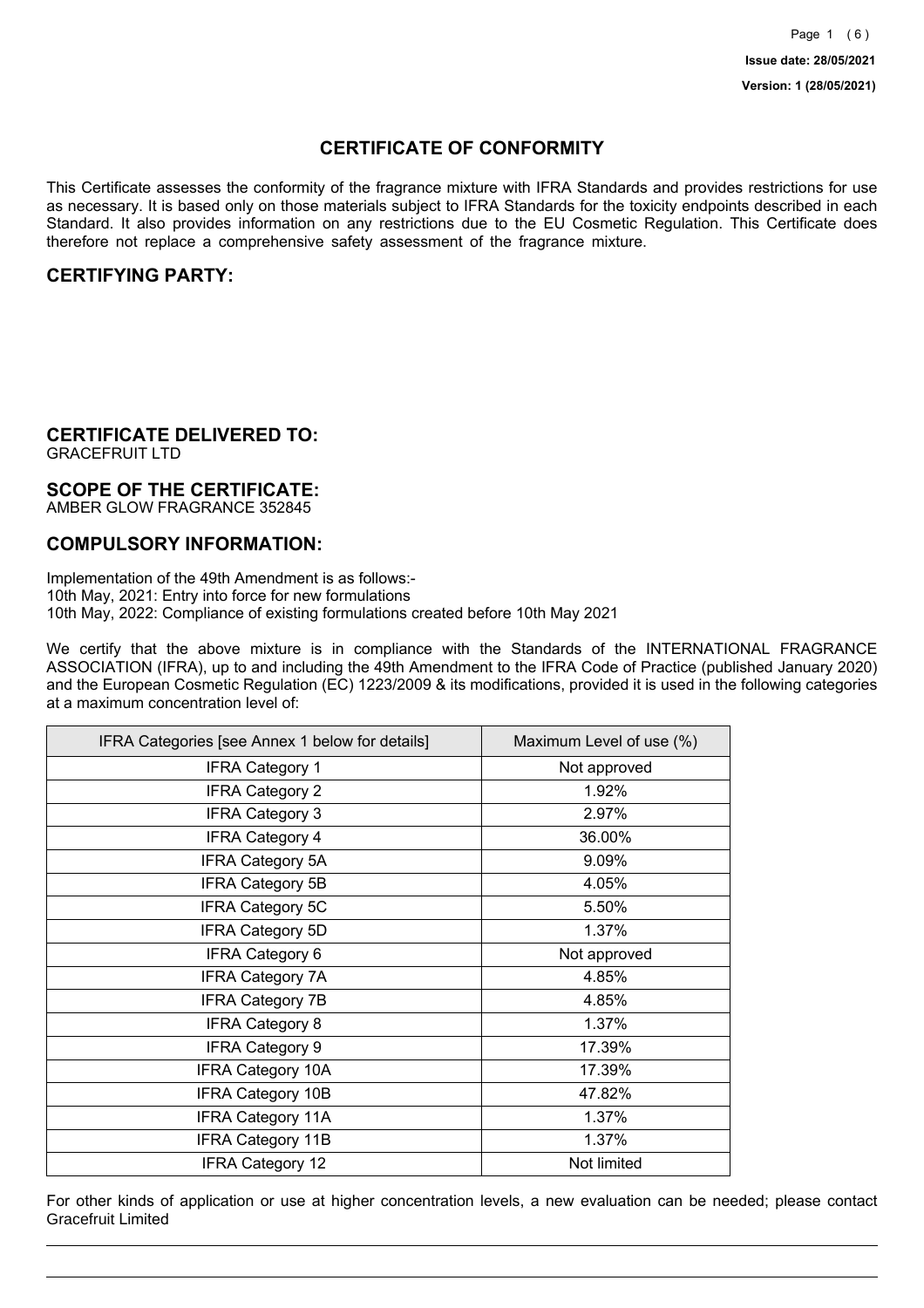## **EU COSMETIC INFORMATION:**

We certify that the above mixture is in compliance with the EU Cosmetic Regulation 1223/2009 and its amendments, provided it is used in the following applications at a maximum concentration level of:

| <b>Cosmetic Application</b>      | Maximum Level of use (%) |
|----------------------------------|--------------------------|
| Fine Fragrance                   | Not limited              |
| Eau de Toilette                  | Not limited              |
| Fragrancing cream                | Not limited              |
| Rinse off cosmetic products      | Not limited              |
| Other leave-on cosmetic products | Not limited              |
| Oral products                    | Not limited              |

Regulatory Affairs Department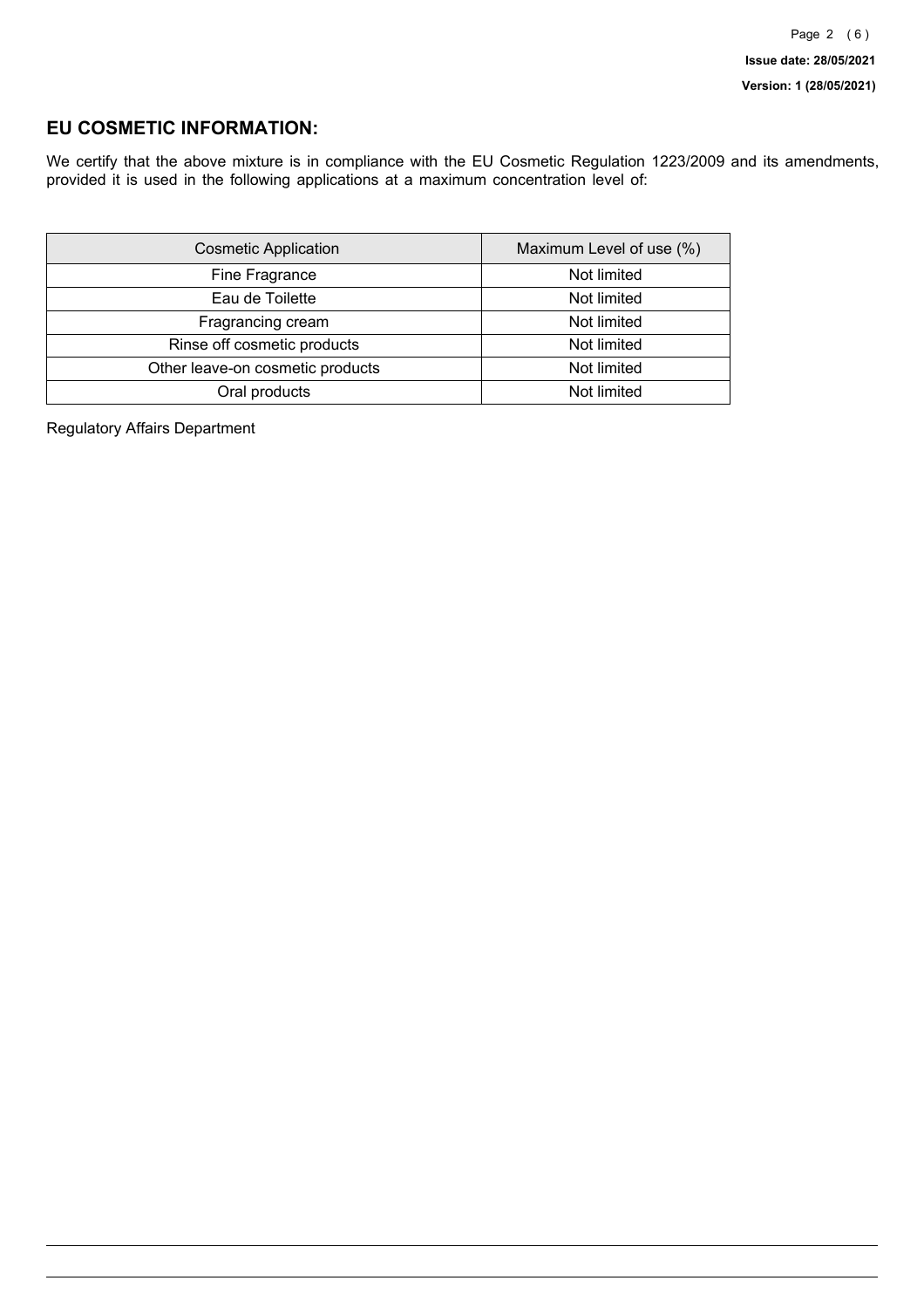### **ANNEX 1**

Below is an extract of information provided by IFRA in relation to types of application present in each IFRA Category. Additional information about IFRA Categories can be found in the Guidance to IFRA Standards, issued by IFRA.

| <b>IFRA Category</b>     | Product Type                                                                                                                                                                                                                                                                                                                                                                                                                                                                                                                                                                                                                                                                                                                                                                                                                                                                                                                                 |
|--------------------------|----------------------------------------------------------------------------------------------------------------------------------------------------------------------------------------------------------------------------------------------------------------------------------------------------------------------------------------------------------------------------------------------------------------------------------------------------------------------------------------------------------------------------------------------------------------------------------------------------------------------------------------------------------------------------------------------------------------------------------------------------------------------------------------------------------------------------------------------------------------------------------------------------------------------------------------------|
| <b>IFRA Category 1</b>   | Products applied to the lips: Lip products e.g. lipstick, lip balm; Childrens toys                                                                                                                                                                                                                                                                                                                                                                                                                                                                                                                                                                                                                                                                                                                                                                                                                                                           |
| <b>IFRA Category 2</b>   | Products applied to the axillae: Deodorant and antiperspirant products of all types; Body sprays/mists                                                                                                                                                                                                                                                                                                                                                                                                                                                                                                                                                                                                                                                                                                                                                                                                                                       |
| <b>IFRA Category 3</b>   | Products applied to the face/body using fingertips: Eye products e.g. eye make-up, eye moisturizer; Facial<br>make-up; Make-up remover; Nose pore strips; Wipes for face, neck, hands, body; Facial masks; Body<br>and face paint                                                                                                                                                                                                                                                                                                                                                                                                                                                                                                                                                                                                                                                                                                            |
| <b>IFRA Category 4</b>   | Products related to fine fragrance: Hydroalcoholic and non-hydroalcoholic fine fragrance of all types e.g.<br>Eau de Toilette, Parfum, Cologne, solid perfume, fragrancing cream, aftershaves of all types; Ingredients<br>of perfume and fragrance mixtures for cosmetic kits; Scent pads; Scent strips                                                                                                                                                                                                                                                                                                                                                                                                                                                                                                                                                                                                                                     |
| <b>IFRA Category 5A</b>  | Body lotion products applied to the body using the hands (palms), primarily leave on: Foot care products<br>e.g. creams, powders; Insect repellent for application to the skin; All powders and talc (excluding baby<br>powders and talc)                                                                                                                                                                                                                                                                                                                                                                                                                                                                                                                                                                                                                                                                                                    |
| IFRA Category 5B         | Face moisturizer products applied to the face using the hands (palms), primarily leave on: Facial toner;<br>Facial moisturizers and creams                                                                                                                                                                                                                                                                                                                                                                                                                                                                                                                                                                                                                                                                                                                                                                                                   |
| <b>IFRA Category 5C</b>  | Hand cream products applied to the hands using the hands (palms), primarily leave on: Hand cream; Nail<br>care products including cuticle creams; Hand sanitizers                                                                                                                                                                                                                                                                                                                                                                                                                                                                                                                                                                                                                                                                                                                                                                            |
| <b>IFRA Category 5D</b>  | Baby creams, baby oils and baby talc: Baby cream/lotion, baby oil, baby powders and talc                                                                                                                                                                                                                                                                                                                                                                                                                                                                                                                                                                                                                                                                                                                                                                                                                                                     |
| IFRA Category 6          | Products with oral and lip exposure: Toothpaste; Mouthwash, including breath sprays; Toothpowder,<br>strips, mouthwash tablets                                                                                                                                                                                                                                                                                                                                                                                                                                                                                                                                                                                                                                                                                                                                                                                                               |
| <b>IFRA Category 7A</b>  | Rinse-off products applied to the hair with some hand contact: Hair permanent or other hair chemical<br>treatments (rinse-off) e.g. relaxers, including rinse-off hair dyes                                                                                                                                                                                                                                                                                                                                                                                                                                                                                                                                                                                                                                                                                                                                                                  |
| <b>IFRA Category 7B</b>  | Leave-on products applied to the hair with some hand contact: Hair sprays of all types e.g. pumps,<br>aerosol sprays; Hair styling aids non sprays e.g. mousse, leave- on conditioners; Hair permanent or other<br>hair chemical treatments (leave-on) e.g. relaxers, including leave-on hair dyes; Shampoo - Dry (waterless<br>shampoo); Hair deodorizer                                                                                                                                                                                                                                                                                                                                                                                                                                                                                                                                                                                    |
| <b>IFRA Category 8</b>   | Products with significant anogenital exposure: Intimate wipes; Tampons; Baby wipes; Toilet paper (wet)                                                                                                                                                                                                                                                                                                                                                                                                                                                                                                                                                                                                                                                                                                                                                                                                                                       |
| IFRA Category 9          | Products with body and hand exposure, primarily rinse off: Bar soap; Liquid soap; Shampoo of all type;<br>Conditioner (rinse-off); Body washes and shower gels of all types; Baby wash, bath, shampoo; Bath gels,<br>foams, mousses, salts, oils and other products added to bathwater; Cleanser for face (rinse-off); Shaving<br>creams of all types e.g. stick, gels, foams; All depilatories (including facial) and waxes for mechanical hair<br>removal; Foot care products (feet are placed in a bath for soaking); Shampoos for pets                                                                                                                                                                                                                                                                                                                                                                                                   |
| <b>IFRA Category 10A</b> | Household care excluding aerosol / spray products: Hand wash laundry detergent; Laundry pre-treatment<br>of all types e.g. paste, sprays, sticks; Machine laundry detergents with skin contact e.g. liquids, powders;<br>Fabric softeners of all types including fabric softener sheets; Ironing water; Hand dishwashing detergent;<br>Hard surface cleaners of all types e.g. bathroom, kitchen cleansers, furniture polish; Toilet seat wipes;<br>Household cleaning products, other types including fabric cleaners, carpet cleaners, furniture polishes<br>sprays and wipes, stain removers, treatment products for textiles e.g. starch sprays; Floor wax; Dry<br>cleaning kits; Fragranced oil for lamp ring, reed diffusers, pot-pourri, liquid refills for air fresheners (non-<br>cartridge systems), etc.                                                                                                                          |
| <b>IFRA Category 10B</b> | Household aerosol/spray products: Animal sprays applied to animals; Air freshener sprays, manual,<br>including aerosol and pump; Aerosol/spray insecticides                                                                                                                                                                                                                                                                                                                                                                                                                                                                                                                                                                                                                                                                                                                                                                                  |
| <b>IFRA Category 11A</b> | Products with intended skin contact but minimal transfer of fragrance to skin from inert substrate without<br>UV exposure: Feminine hygiene conventional pads, liners, interlabial pads; Diapers (baby and adult);<br>Adult incontinence pant, pad; Toilet paper (dry)                                                                                                                                                                                                                                                                                                                                                                                                                                                                                                                                                                                                                                                                       |
| <b>IFRA Category 11B</b> | Products with intended skin contact but minimal transfer of fragrance to skin from inert substrate with<br>potential UV exposure: Tights with moisturizers; Scented socks, gloves; Facial tissues (dry tissues);<br>Napkins; Paper towels; Wheat bags; Facial masks (paper/protective) e.g. surgical masks not used as<br>medical device; Fertilizers, solid (pellet or powder)                                                                                                                                                                                                                                                                                                                                                                                                                                                                                                                                                              |
| <b>IFRA Category 12</b>  | Products not intended for direct skin contact, minimal or insignificant transfer to skin: Candles of all types;<br>Laundry detergents for machine wash with minimal skin contact (e.g. Liquid tabs, pods); Automated air<br>fresheners and fragrancing of all types e.g. concentrated aerosol with metered doses, plug-ins, electrical,<br>incense, liquid refills (cartridge); Air delivery systems; Cat litter; Cell phone cases; Deodorizers/maskers<br>not intended for skin contact e.g. fabric drying machine deodorizers, carpet powders; Fuels; Insecticides<br>e.g. mosquito coil, paper, electrical, for clothing, excluding aerosols/sprays; Joss sticks or incense sticks;<br>Dishwash detergent and deodorizers - for machine wash; Olfactive board games; Paints; Plastic articles<br>(excluding toys); Scratch and sniff; Scent pack; Scent delivery system (using dry air technology); Shoe<br>polishes; Rim blocks (Toilet) |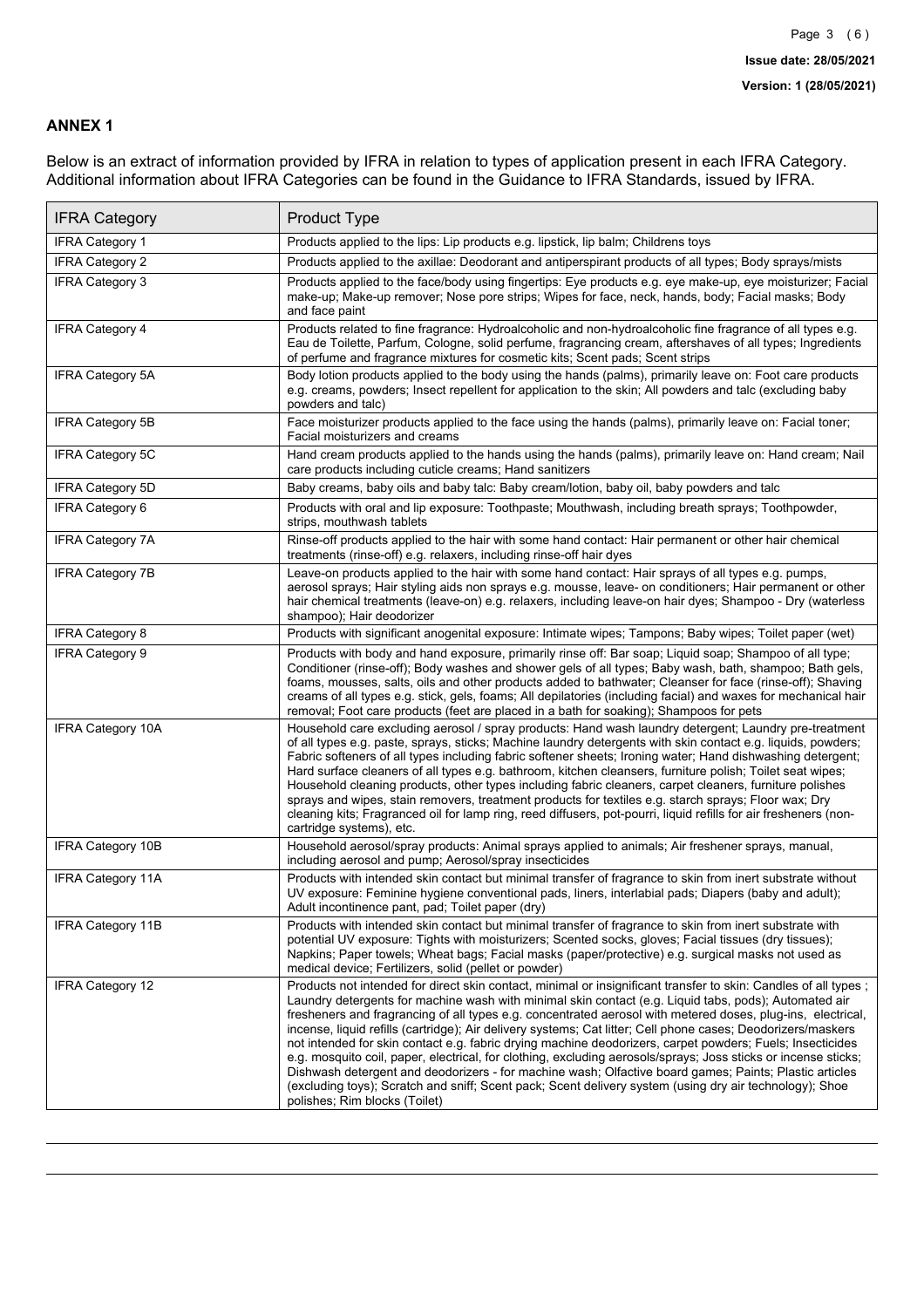## **IFRA CONFORMITY CERTIFICATE**

### **Customer: GRACEFRUIT LTD**

#### **Product: AMBER GLOW FRAGRANCE 352845**

We certify that the above item is in compliance with the Standards of the INTERNATIONAL FRAGRANCE ASSOCIATION (IFRA - 48th Amendment / published June 2015), provided it is used in the following classes at a maximum concentration level of:

| IFRA classes [see annex for detail] | Maximum level of use (%) |
|-------------------------------------|--------------------------|
| <b>IFRA Class 1 Limit</b>           | Not approved             |
| <b>IFRA Class 2 Limit</b>           | 3.27%                    |
| <b>IFRA Class 3.A Limit</b>         | 13.09%                   |
| IFRA Class 3.B Limit                | 13.09%                   |
| IFRA Class 3.C Limit                | 13.09%                   |
| IFRA Class 3.D Limit                | 13.09%                   |
| <b>IFRA Class 4.A Limit</b>         | 25%                      |
| <b>IFRA Class 4.B Limit</b>         | 25%                      |
| IFRA Class 4.C Limit                | 25%                      |
| <b>IFRA Class 4.D Limit</b>         | 25%                      |
| <b>IFRA Class 5 Limit</b>           | 20.36%                   |
| <b>IFRA Class 6 Limit</b>           | Not approved             |
| <b>IFRA Class 7.A Limit</b>         | 6.54%                    |
| IFRA Class 7.B Limit                | 6.54%                    |
| IFRA Class 8.A Limit                | 7.27%                    |
| IFRA Class 8.B Limit                | 7.27%                    |
| <b>IFRA Class 9.A Limit</b>         | 18.18%                   |
| <b>IFRA Class 9.B Limit</b>         | 18.18%                   |
| IFRA Class 9.C Limit                | 18.18%                   |
| IFRA Class 10.A Limit               | 9.09%                    |
| IFRA Class 10.B Limit               | 9.09%                    |
| <b>IFRA Class 11 Limit</b>          | 100%                     |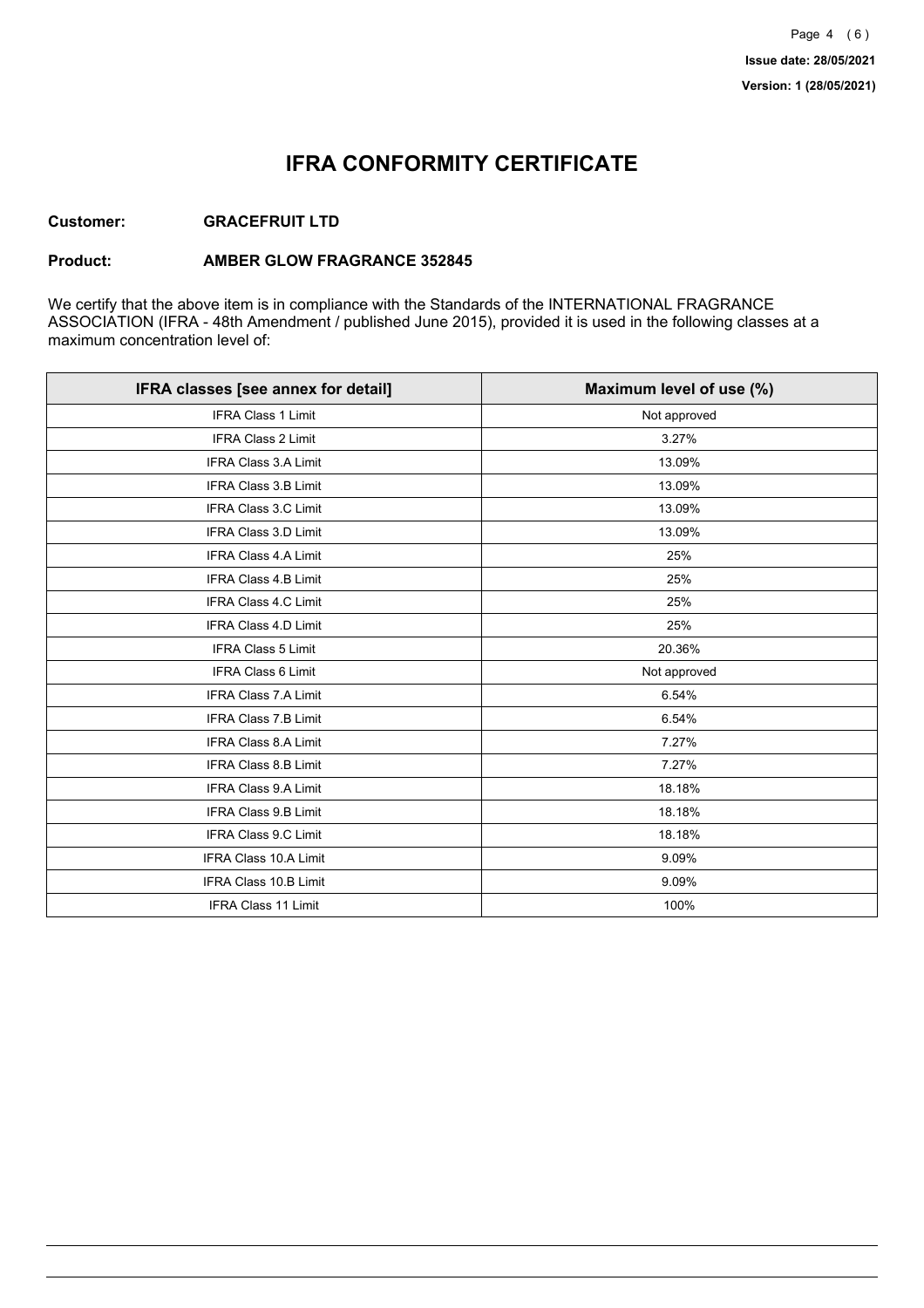# **IFRA CONFORMITY CERTIFICATE**

For other kinds of application or use at higher concentration levels, a new evaluation may be needed; please contact Gracefruit Limited.

The IFRA Standards regarding use restrictions are based on safety assessments by the Panel of Experts of the RESEARCH INSTITUTE FOR FRAGRANCE MATERIALS (RIFM) and are enforced by the IFRA Scientific Committee.

Evaluation of individual Fragrance ingredients is made according to the safety standards contained in the relevant section of the IFRA Code of Practice.

It is the ultimate responsibility of our customer to ensure the safety of the final product (containing this fragrance) by further testing if need be.

**Regulatory Affairs Department**